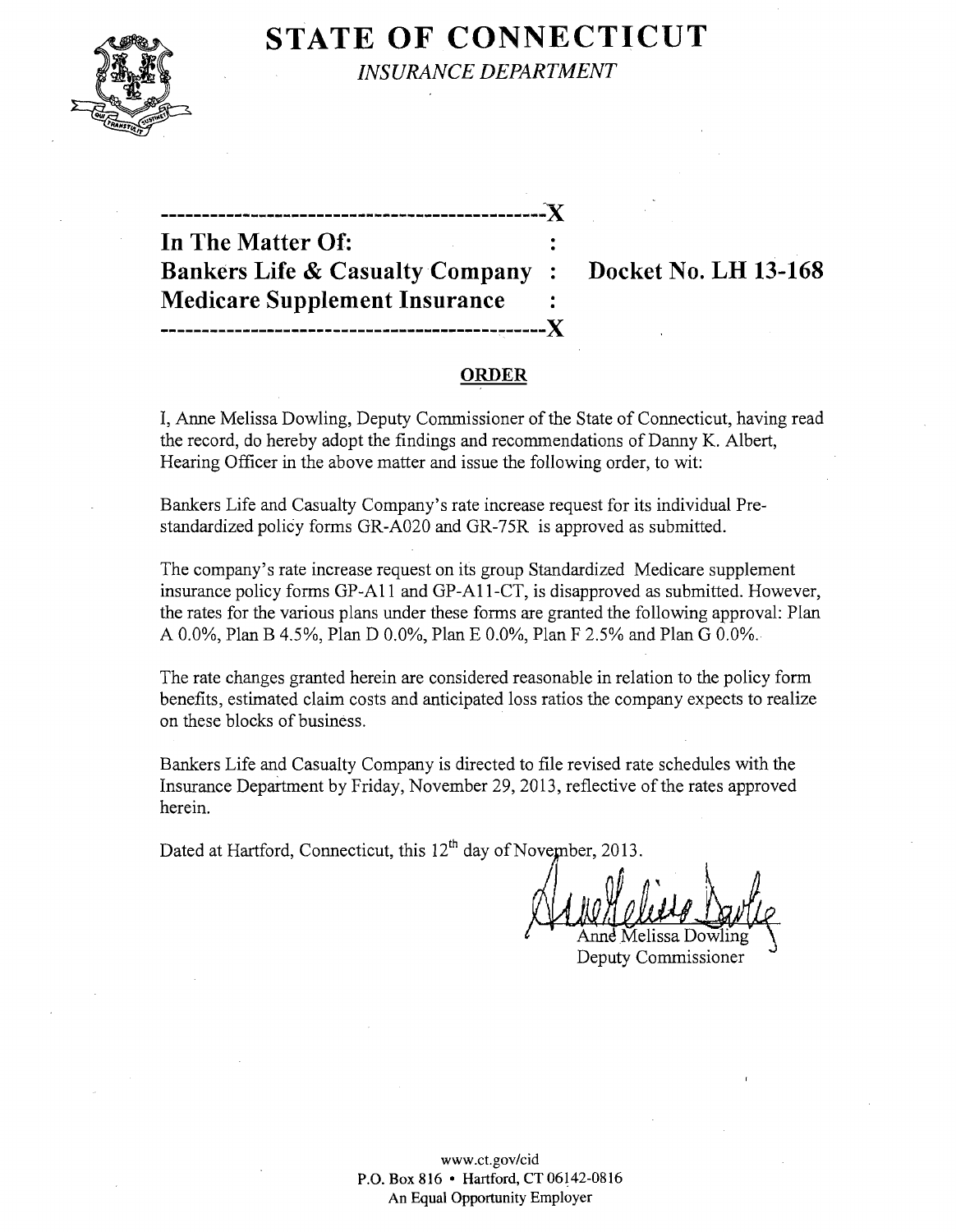# **STATE OF CONNECTICUT**



*INSURANCE DEPARTMENT* 

**-----------------------------------------------)( In The Matter Of: Bankers Life & Casualty Company : Docket No. LH 13-168 Medicare Supplement Insurance** 

--------------------------------~-------------~)(

# **PROPOSED FINAL DECISION**

# 1. **INTRODUCTION**

The Insurance Commissioner of the State of Connecticut is empowered to review rates charged for individual and group Medicare supplement policies sold to any resident of this State who is eligible for Medicare. The source for this regulatory authority is contained in Chapter 700c and Section 38a-495a of the Connecticut General Statutes.

After due notice a hearing was held at the Insurance Department in Hartford on October 29,2013 to consider whether or not the rate increases requested by Bankers Life and Casualty Company on its individual Pre-standardized and group Standardized Medicare supplement business should be approved.

No members from the general public attended the hearing.

No representative from Bankers Life and Casualty Company attended the hearing.

The hearing was conducted in accordance with the requirements of Section 38a-474, Connecticut General Statutes, the Uniform Administrative Procedures Act, Chapter 54 of the Connecticut General Statutes, and the Insurance Department Rules of Practice, Section 38a-8-1 et seq. of the Regulations of Connecticut State Agencies.

A Medicare supplement (or Medigap) policy is a private health insurance policy sold on an individual or group basis which provides benefits that are additional to the benefits provided by Medicare. For many years Medicare supplement policies have been highly regulated under both state and federal law to protect the interests of persons eligible for Medicare who depend on these policies to provide additional coverage for the costs of health care.

Effective December 1,2005, Connecticut amended its program of standardized Medicare supplement policies in accordance with Section 38a-495a of the Connecticut General Statutes, and Sections 38a-495a-1 through 38a-495a-21 of the Regulations of Connecticut Agencies. This program, which conforms to federal requirements, provides that all insurers offering Medicare supplement policies for sale in the state must offer the basic "core" package of benefits known as Plan A. Insurers may also offer anyone or more of eleven other plans (Plans B through N).

> www.ct.gov/cid P.O. Box 816 • Hartford, CT 06142-0816 An Equal Opportunity Employer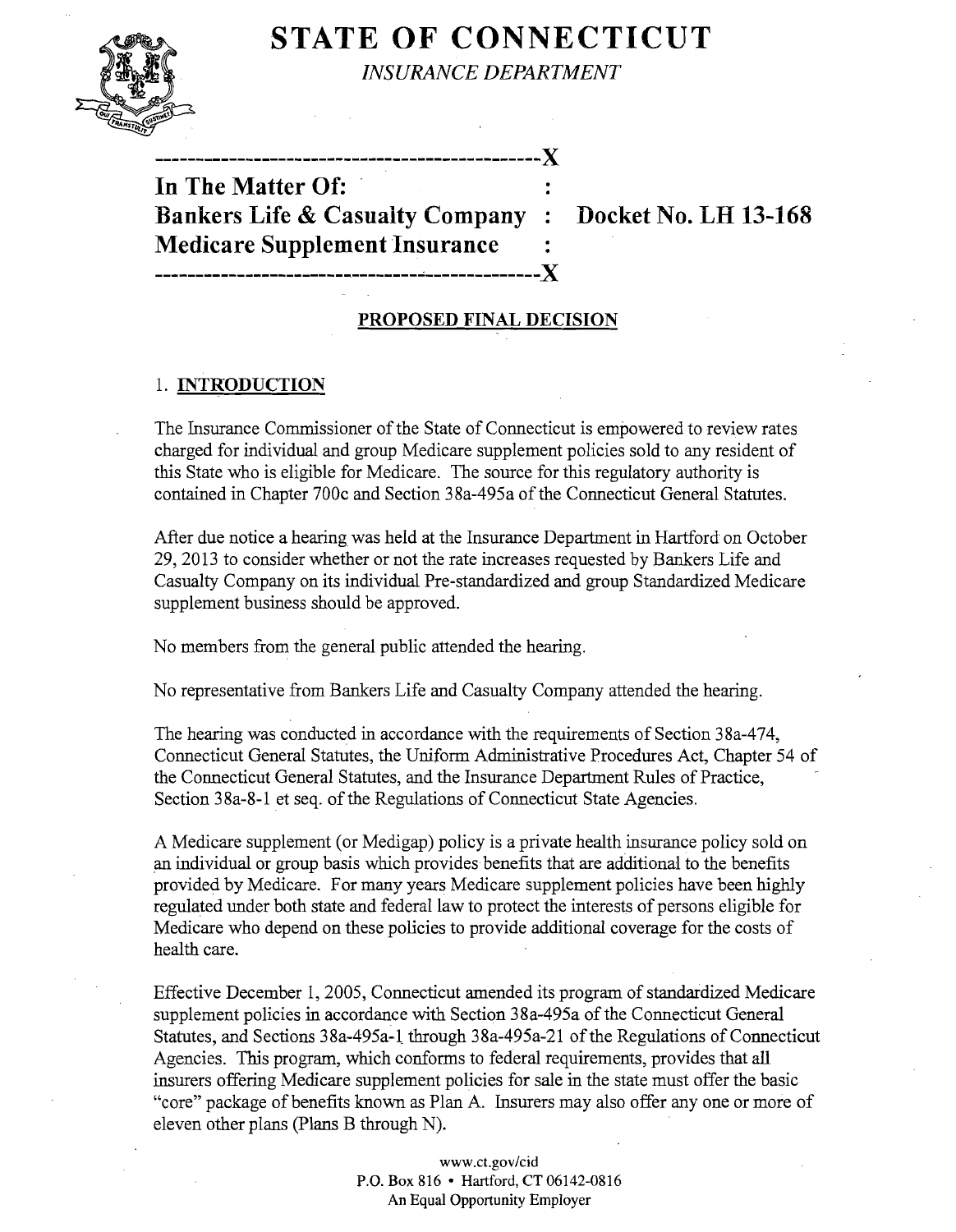Effective January 1, 2006, in accordance with Section 38a-495c of the Connecticut General Statutes (as amended by Public Act 05-20) premiums for all Medicare supplement policies in the state must use community rating. Rates for Plans A through N must be computed without regard to age, gender, previous claims history or the medical condition of any person covered by a Medicare supplement policy or certificate.

The statute provides that coverage under Plan A through N may not be denied on the basis of age, gender, previous claims history or the medical condition of any covered person. Insurers may exclude benefits for losses incurred within six months from the effective date of coverage based on a pre-existing condition.

Effective October 1, 1998, carriers that offer Plan B or Plan C must make these plans as well as Plan A, available to all persons eligible for Medicare by reason of disability. '

Insurers must also make the necessary arrangements to receive notice of all claims paid by Medicare for their insureds so that supplemental benefits can be computed and paid without requiring insureds to file claim forms for such benefits. This process of direct notice and automatic claims payment is commonly referred to as "piggybacking" or "crossover".

Sections 38a-495 and 38a-522 of the Connecticut General Statutes, and Section 38a-495a-10 of the Regulations of Connecticut Agencies, state that individual and group Medicare supplement policies must have anticipated loss ratios of 65% and 75%, respectively. Under Sections 38a-495-7 and 38a-495a-10 of the Regulations of Connecticut Agencies, filings for rate increases must demonstrate that actual and expected losses in relation to premiums meet these standards, and anticipated loss ratios for the entire future period for which the requested premiums are calculated to provide coverage must be expected to equal or exceed the appropriate loss ratio standard.

Section 38a-473 of the Connecticut General Statutes provides that no insurer may incorporate in its rates for Medicare supplement policies factors for expenses that exceed 150% of the average expense ratio for that insurer's entire written premium for all lines of health insurance for the previous calendar year.

#### **II. FINDING OF FACT - Pre-Standardized**

After reviewing the exhibits entered into the record of this proceeding, the testimony of the witnesses, and utilizing the experience, technical competence and specialized knowledge of the Insurance Department, the undersigned makes the following findings of fact:

- 1. Bankers Life and Casualty submitted a rate increase request of 3.0% for individual pre-standardized policy forms GR-75R and GR-A020.
- 2. The proposed rates are expected to satisfy the Connecticut regulatory loss ratio requirement of 65%.
- 3. The proposed rates are intended to be effective through year-end 2014.
- 4. Bankers certified that their expense factors are in compliance with Section 38a-473, C.G.S.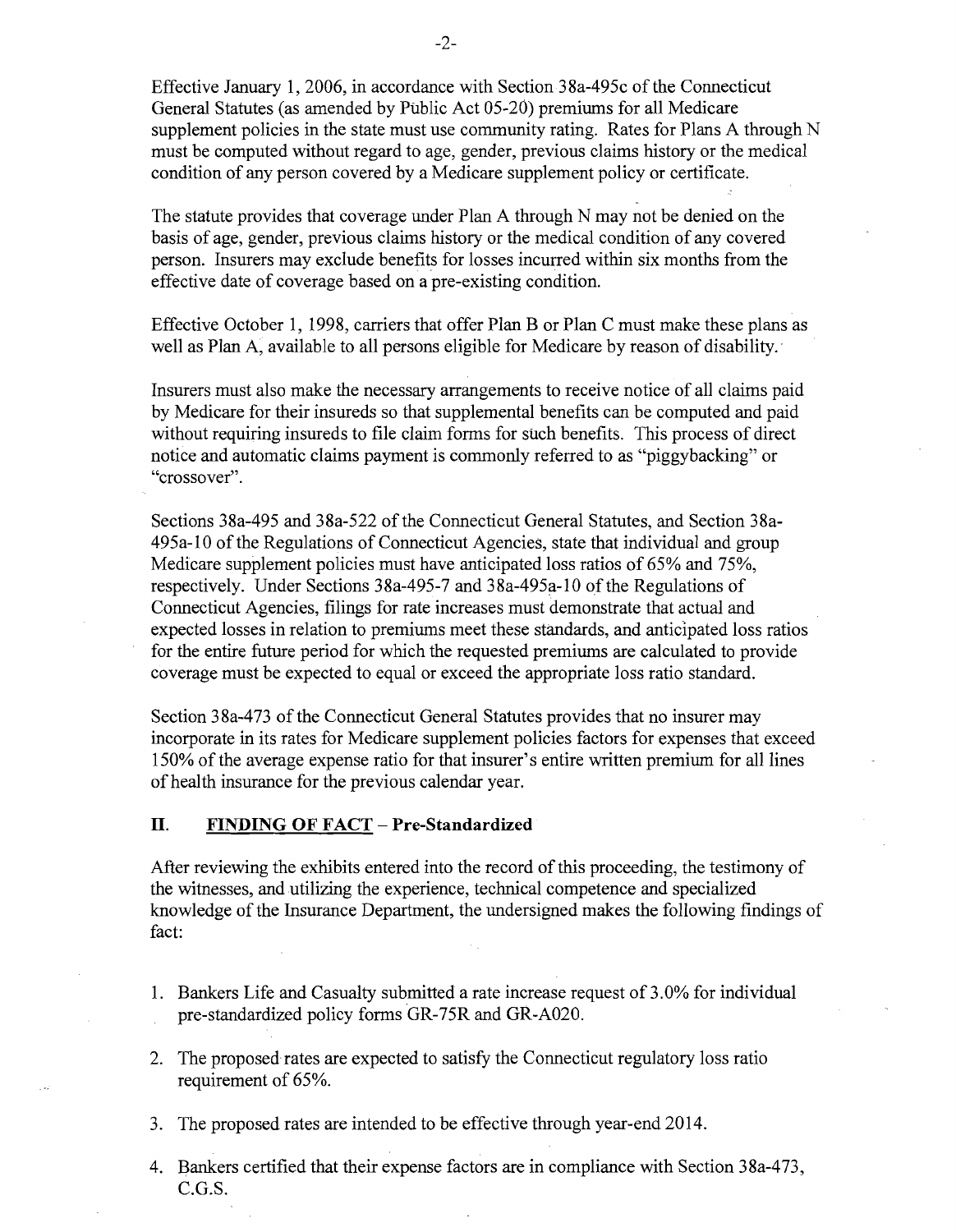- 5. The company is complying with subsection (e) of section 38a-495c, C.G.S., relative to the automatic claim-processing requirement (crossover/piggybacking).
- 6. The last rate increase approved for these forms was  $4.0\%$ , effective  $1/1/13$ .
- 7. For policy form GR-A020 there were 2,682 policies nationwide and 131 policies in Connecticut as of 6/30/13, and for policy form GR-75R there were 4,579 policies nationwide and 56 policies in Connecticut as of 6/30/13.
- 8. Combined loss ratio experience for policy forms GR-75R and GR-A020 in Connecticut for 2011, 2012, 2013 (through March) and inception-to-date are 64.1%, 65.3%,73.4% and 70.7%, respectively. Combined nationwide experience for 2011, 2012,2013 (through March) and inception-to-date are 70.8%, 73.4%, 85.0% and 62.4% respectively.
- 9. Bankers' is using trend of 3.0% for future claim projections.
- 10. Bankers Life and Casualty's 2013 Medicare supplement rate filing proposal is in compliance with the requirements of regulation 38a-474 as it applies to the contents of the rate submission as well as the actuarial memorandum.

#### III. RECOMMENDATION

Recommend that the 3.0% rate change for forms GR-A020 and GR-75R be approved as submitted. The rate changes are reasonable in relationship to the benefits, estimated claim costs and the anticipated loss ratios the company expects to realize on this business.

#### III. **FINDING OF FACT - Standardized**

After reviewing the exhibits entered into the record of this proceeding, the testimony of the witnesses, and utilizing the experience, technical competence and specialized knowledge of the Insurance Department, the undersigned makes the following findings of fact:

1. Bankers Life and Casualty has requested the following rate increases for standardized policy forms GP-All & GP-AII-CT:

| Plan         | Rate Increase |
|--------------|---------------|
| A            | 4.5%          |
| B            | 4.5%          |
| $\mathbf{D}$ | 10.0%         |
| E.           | 4.5%          |
| F            | 5.0%          |
| G            | 4.5%          |

- 2. These proposed rates are expected to satisfy the Connecticut regulatory loss ratio requirement of 75% for group policy forms.
- 3. The proposed rates are intended to be effective through year-end 2014.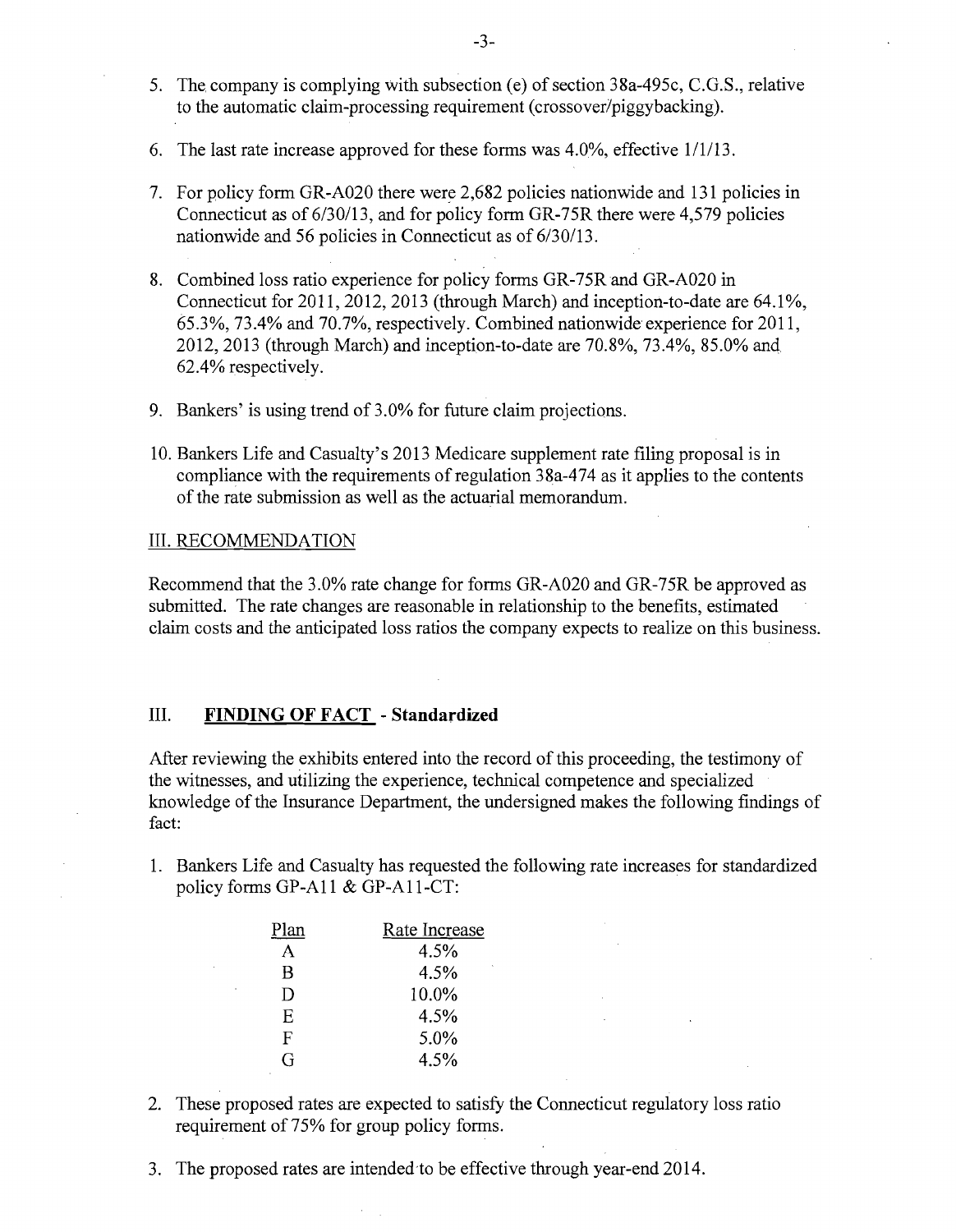- 4. Bankers certified that their expense factors are in compliance with Section 38a-473, C.G.S.
- 5. The company is complying with subsection (e) of section 38a-495c, C.G.S., relative to the automatic claim-processing requirement (crossover/piggybacking).
- 6. The last rate increase approved for these forms ranged from 8.5% in 2006 for Plan A, 6.0% in 2013 for Plan B, 4.5% in 2011 for Plan D, 6.0% in 2010 for Plan E, 5.0% in 2013 for Plan F and 5.0% in 2011 for Plan G.
- 7. The following are in-force counts on a nationwide basis as well as Connecticut specific as of  $6/30/13$  by plan:

| Plan  | Connecticut | Nationwide |
|-------|-------------|------------|
| A     |             | 134        |
| B     |             | 258        |
| D     | 44          | 1,572      |
| E     | 64          | 935        |
| F     | 6           | 4,841      |
| G     | 11          | 1,974      |
| Total | 130         | 9.714      |

8. The 2010, 2011, 2012 and inception-to-date loss ratios for Connecticut, by plan, are as follows:

| Plan         | 2010  | 2011     | 2012    | Inception |
|--------------|-------|----------|---------|-----------|
| $\mathsf{A}$ | 51.3% | 10.5%    | $0.0\%$ | 65.3%     |
| B            | 6.1%  | 86.1%    | 29.8%   | 137.7%    |
| D            | 54.6% | 58.3%    | 72.0%   | 83.7%     |
| E            | 55.1% | 47.2%    | 45.9%   | 77.5%     |
| $\mathbf F$  | 71.6% | 91.6%    | 78.0%   | 85.0%     |
| G            | 48.3% | $-51.7%$ | 66.8%   | 74.5%     |
| Total        | 55.7% | 56.4%    | 58.6%   | 80.7%     |

9. The 2010, 2011, 2012 and inception-to-date loss ratios on a nationwide basis, by plan, are as follows:

| Plan         | 2010  | 2011  | 2012  | Inception |
|--------------|-------|-------|-------|-----------|
| $\mathbf{A}$ | 84.9% | 78.3% | 53.8% | 69.1%     |
| B            | 70.1% | 75.2% | 74.8% | 73.1%     |
| D            | 72.6% | 76.4% | 87.0% | 73.9%     |
| E            | 73.4% | 75.3% | 81.1% | $-72.5%$  |
| $\mathbf{F}$ | 80.9% | 80.3% | 82.3% | 74.3%     |
| G            | 74.8% | 73.2% | 79.3% | 72.4%     |
| Total        | 77.3% | 77.6% | 81.9% | 73.6%     |
|              |       |       |       |           |

- 10. Rate increases are requested due to claim cost trend increases and benefit cost inflation.
- 11. These forms were marketed through Bankers Life & Casualty's licensed agents and brokers.